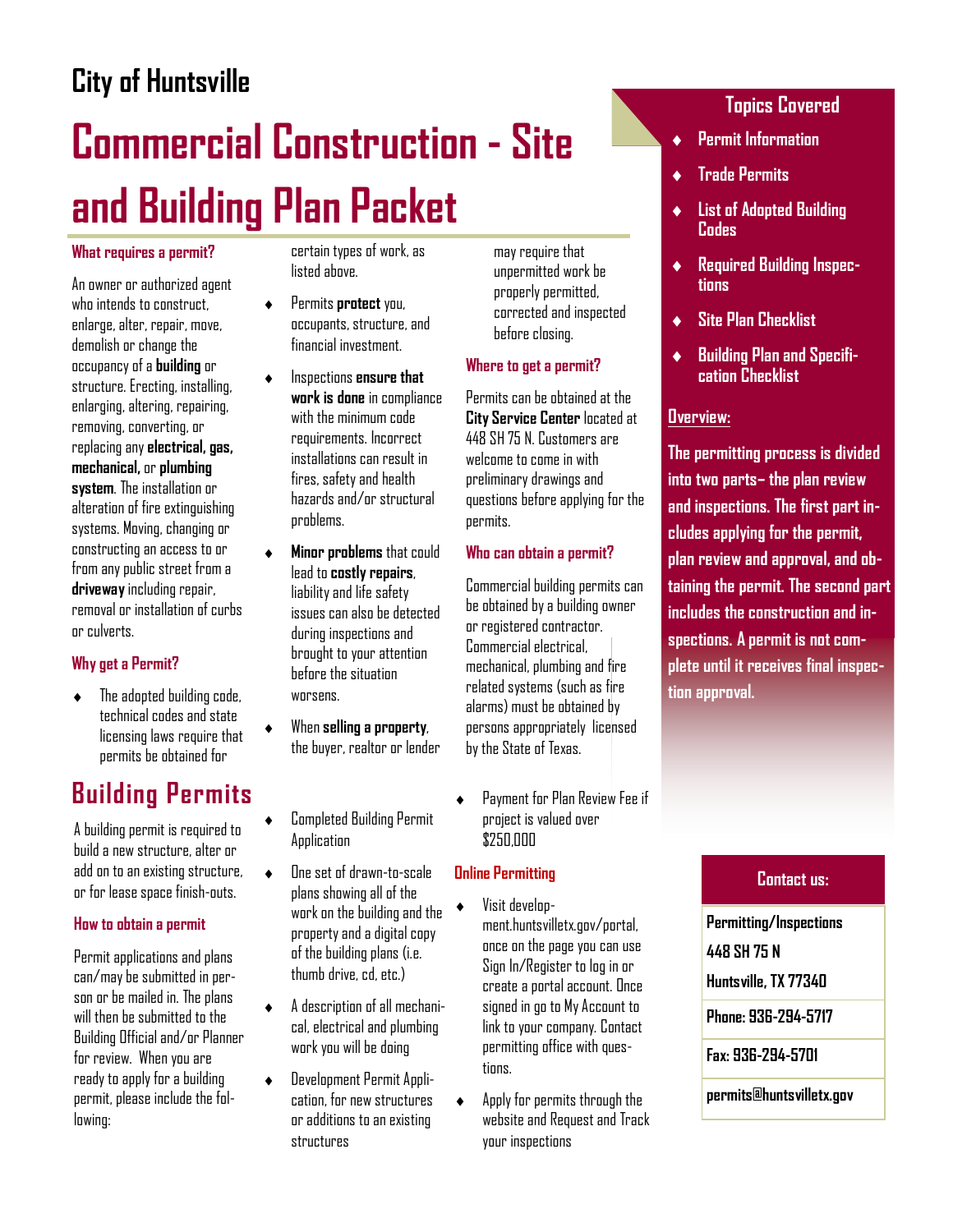## Trade Permits

### Mechanical Permits

Permits are required for a new system installations and for replacements of any air handling unit and/or ducts



Permits are required for all new electrical system installation, electrical system/ equipment replacement, and major repairs

### Plumbing Permits

Permits are required for all new plumbing systems, water and/or waste piping replacements and/or additions or remodels (including showers)



The City of Huntsville has adopted the following documents related to building and construction (see chapters 6, 7, and 8, City of Huntsville Code of Ordinances for the latest additions and amendments to these codes):

International Building Code 2021

- ♦ International Property Maintenance Code 2021
- ♦ IBC Appendix J-Grading 2021
- ♦ International Swimming Pool & Spa Code 2021
- ♦ International Mechanical Code 2021
- International Fuel Gas Code 2021
- ♦ International Plumbing Code 2021
- ♦ National Electrical Code 2020
- ♦ International Fire Prevention Code 2021
- ♦ International Energy Code 2015

### Required Building Inspections (All permitted work requires inspections)

- ♦ Setback inspection (to be verified by a foundation form survey performed by a license surveyor)
- Temporary electrical pole
- ♦ Pier, foundation, and ground plumbing
- ♦ Framing, electrical rough -in, plumbing top-out, HVAC duct, and energy
- Drive approach and grading
- ♦ Final building, plumbing, electrical, HVAC, and fire systems
- **Job check inspections** will be performed by an inspector to verify compliance of codes that the contractor is not required to call specific inspections for. These would include but not limited to:
- $\rightarrow$  Frosion control
- $\Rightarrow$  Brick-ties
- $\Rightarrow$  Portable restroom
- $\Rightarrow$  Posting of permits
- $\Rightarrow$  Address posting
- $\Rightarrow$  Site cleanliness and safety

**NOTE: commercial or** industrial construction may require additional or different inspections, such as fire partitions, masonry, fire alarm, fire sprinkler, structural steel, etc.



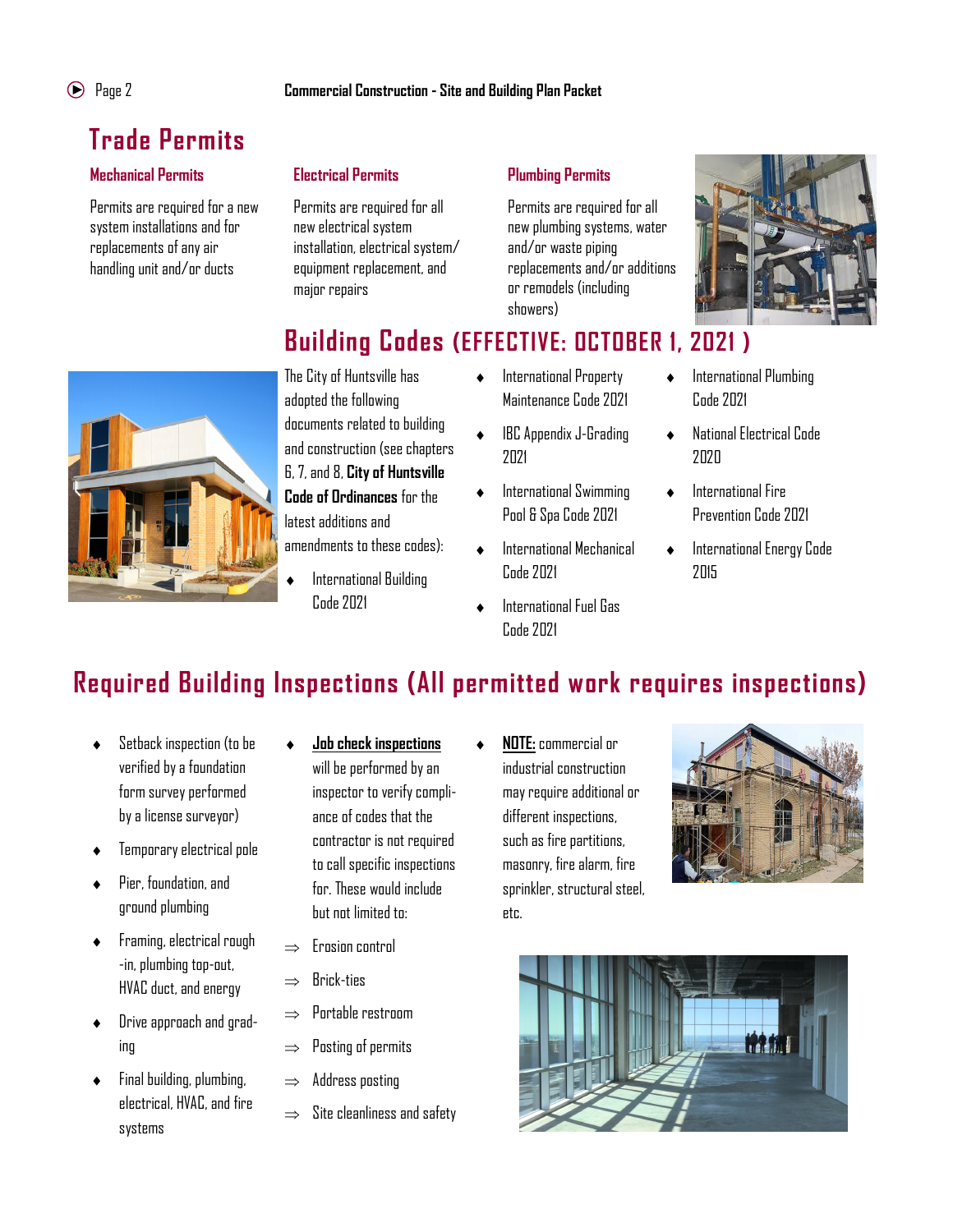### Site Plan Information Checklist - 2 copies needed

- Owner's name and project address shown
- $\Box$  Plans must be drawn to scale
- $\Box$  Plans must show dimensions, bearing of all property lines and total square footage or acreage of site
- North direction arrow must be provided
- All existing and proposed structures must be shown with building dimensions and distances from property lines
- Access (driveways) must be shown with dimensions, shape and location
- $\Box$  To construct a private driveway or to revise any existing driveway onto a state regulated highway right-of-the-way, a permit shall be obtained from the State Highway Department. No building permit from the City shall be issued until State access permit is secured
- All recorded public easements (sewer, water,

gas, electrical, etc.) shall be shown and properly dimensioned

- $\Box$  Public streets shall be shown with pavement width, curb or ditch location, sidewalk location and width, and right-ofway width
- □ Site landscaping shall be shown with dimensions, tree sizes (if applicable), and total square footage of landscaped areas noted. See Article 7 of Huntsville Development Code
- $\Rightarrow$  Show square footage of all landscaped areas
- $\Rightarrow$  Show location, type and size of all canopy trees
- $\Rightarrow$  Show type, location and ground cover, shrubs and non-canopy trees
- □ Landscaped buffer yards between two conflicting land uses shall be shown with dimensions and tree sizes (if applicable) See Article 7 Huntsville Development Code
- Parking areas must be

clearly shown and dimensioned. See Article 6 Huntsville Development Code

 $\Box$  Trash dumpster pad(s) and enclosures must be shown. All dumpster pads shall be angled for front loading dumpster trucks. When two or more dumpster pads are required, each dumpster shall face the same direction. See 7,600 of Article 7 of Huntsville Development Code

- No portion of a building shall be located more than 500 feet from a fire hydrant (measured by true travel distance)
- For commercial driveway culverts, engineered information shall be provided on-site and drainage plan for water flow and erosion control
- **NOTE:** requirements A. through D. must be satisfied by submitting a separate combined grading and drainage plan prepared by an engineer
- $\Rightarrow$  Site topography, grading and drainage requirements for High Density Residential, Commercial and Industrial construction
- $\Rightarrow$  **A.** Provide topographic data of the existing property conditions showing ground elevation contours, natural drains; key elevations along property line, curbs, roadside ditches, culverts, etc.; all existing buildings
- $\Rightarrow$  **B.** Show all proposed grading (excavation and fill), slopes, retaining walls, site drainage patterns and drainage improvements. Show calculations for drainage system improvement sizing and describe proposed erosion control measures. Show total cut and fill quantities for earth work.
- $\Rightarrow$  C. Show proposed elevation for all finished floors, ground elevations at building corners and key elevations for other proposed structures
- $\Rightarrow$  D. Provide a hydrologic and hydraulic analysis of the site (drainage study), performed by a Registered Engineer in the State of Texas